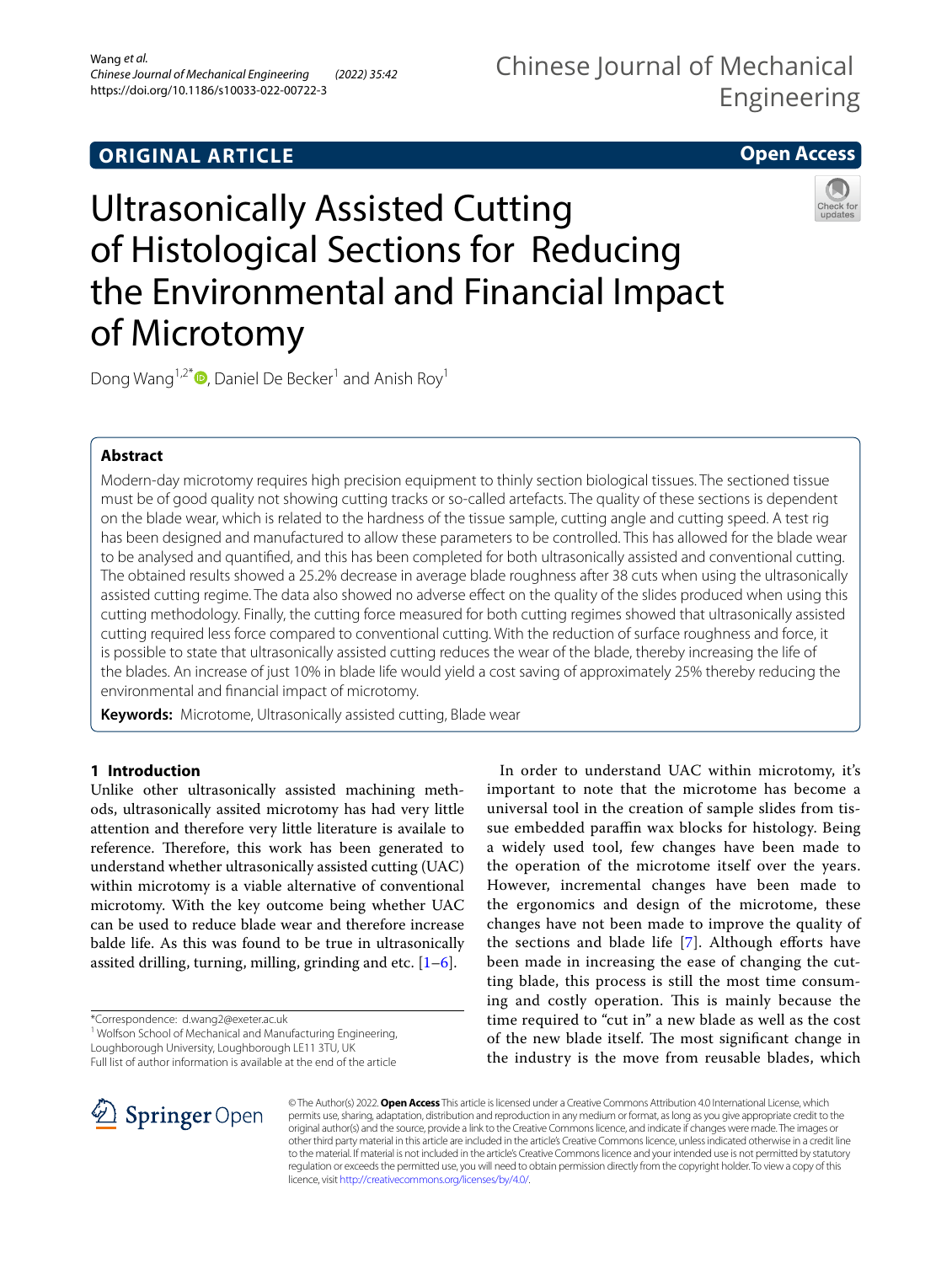are usually diamond reinforced and could therefore be sharpened after use. The use of reusable blades has become less common mainly due to the signifcant reduction in the cost of disposable blades and the increased labour cost in the sharpening of reusable blades. Although it was found that the reusable blades tended to have a greater blade life compared to their disposable counterpart, the cost savings in the use of disposable blades strongly outweighed the higher blade life benefts of the reusable blades. Due to the transition to disposable blades, the environmental impact and time associated with changing the blades has also increased. This increase could therefore be offset by increasing the blade life and thus decerase the amount of blades used per histologist per hour. This would in turn decerase the overall environmental impact of single use baldes but would increase the output of each histologist by spending less time changing blades and more time cutting samples.

During conventional microtomy as the blade completes a pass over the sample, brittle fragmentation of the blade edge occurs causing the blade to lose its sharp edge. The fragmentation of the blade causes an increase in the contact area which increases the cutting force required. This effect was also seen in various studies, which showed that the radius of the cutting edge was directly related to the cutting force required and that this efective radius increased with an increase in wear  $[8]$  $[8]$  $[8]$ . This increase in blade tip radii has also been shown to increase localised heating of the material as well as induced stress at the blade tip, all these factors can be categorised as directly related to blade wear.

In order to increase blade life, the blade could be vibrated ultrasonically. Ultrasonic cutting usually operates between 20 and 100 kHz with a vibration amplitude between 2 and 25  $\mu$ m. The frequency at which the piezoelectric elements are excited at is dependent on the natural frequency of the blade holder. The ultrasonic vibration causes localised plastic deformation at the blade tip. This localised plastic deformation is caused by the high strain rates [[9\]](#page-6-4) along with this the pulsating efect of the vibration causes a reduction in contact time between the blade and the sample  $[10]$ . The pulsating efect of the blade causes an accumulation of damage to appear in front of the blade, thus decreasing the cutting force required. Although no study has been completed on the efect of blade life within microtomy, studies have been completed on the efect of tool wear on the diamond cutting of optical glass [[11\]](#page-6-6) and turning of low alloy steel [\[10](#page-6-5)]. Both these studies showed that the introduction of an ultrasonically assisted cutting tool increased tool life due to the decrease in the cutting force required.

There are various factors which can affect the wear and therfore the balde life of the blades. One of these factors is the cutting force and in turn the cutting angles. These cutting angles and their effect on cutting force within microtomy has been extensively studied. When a sample is cut, the force can be split into two independent components, the tangential and radial components. The tangential component is the force in line with the cutting direction and the radial component is orthogonal to this direction. Later research into these two components found that the radial component of the cutting force provides no mechanical advantage in the cutting process, causing unwanted compressive stresses as well as contributing to tool wear [[12\]](#page-6-7). In order to decrease the tangential force, the blade would ideally be parallel to the sample, thus cutting angle becomes very important when measuring cutting force. The key research into varying the cutting angle was completed by Dempster [[13](#page-6-8)], which showed there to be three key angles when expressing a microtomes' cutting angle (Figure [1\)](#page-1-0). These are denoted by Dempster as the bevel angle, clearance angle and the rake angle where the sum of these three angles equals 90◦ . Suggestions have been made that the clearance angle should be between  $3^\circ$  and  $5^{\circ}$  [[14](#page-6-9)] while the bevel angle remains between 16 $^{\circ}$  and  $20^\circ$  [\[13](#page-6-8)]. Although these suggestions have been made, it should be noted that due to the various blade designs these values are not always achievable.

A further factor that afects cutting force is cutting speed. For conventional cutting, it was known that an increase in cutting speed would dramatically increase the cutting force required as well as afect the surface finish  $[15]$ . This is mainly due to the increase in strain rate, which causes an increase in cutting resistance. Through the testing of microtomy forces, Vincent showed that the optimum speed for a good quality surface fnish was around 15 mm/s [\[15\]](#page-6-10).

<span id="page-1-0"></span>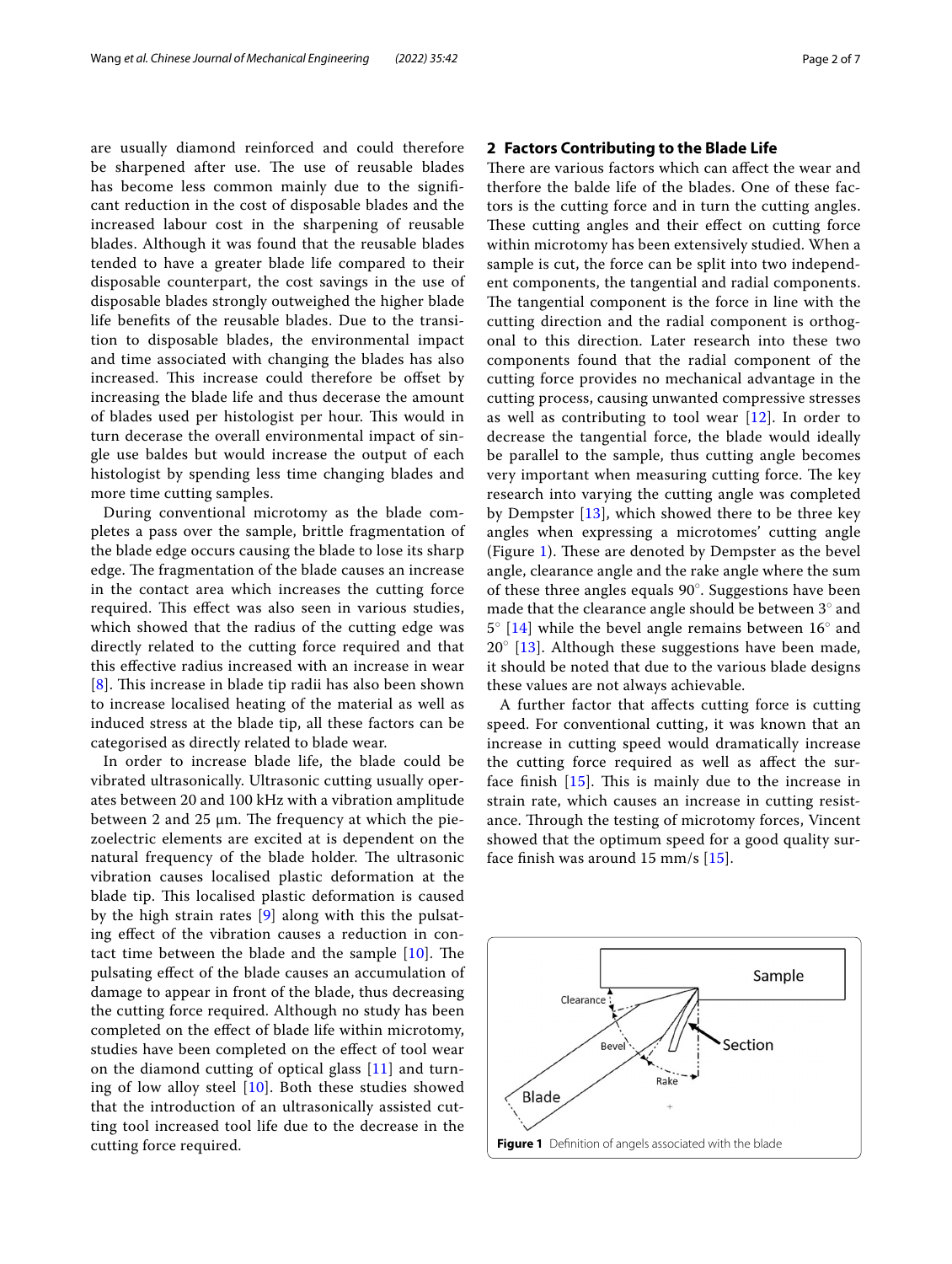The final key factor that affects the surface finish and overall cutting force is the temperature. This includes the temperature of the sample as its being cut as well as the temperature increase due to the cutting action itself. As the sample is being cut, the primary and secondary bonds are broken, this breaking of bonds leads to energy dissipation in the form of heat. Due to the paraffin' low thermal conductivity, between 0.21 and 0.24 W/mK  $[16]$  $[16]$ , localised heating occurs within the sample thus making it more ductile and lowering the surface finish. This localised ductility also increases the cutting resistance as shown in the study by Farag et al.  $[17]$  $[17]$  $[17]$ . This study showed that as the blade temperature is lowered the excess heat caused by the breaking of bonds is conducted into the blade. This effect is mainly due to the blade having a higher thermal conductivity as well as the large temperature diference between the cooled blade and the paraffin wax  $[17]$  $[17]$ . This thermal energy absorption reduces the likelihood of the paraffin wax becoming ductile. Furthermore, the heating efect is reduced further by decreasing the temperature of the sample block, this can be achieved with the use of cold plates, which has become the standard practice within microtomy.

#### **3 Experimental Study**

Within this study, the effect of temperature and speed have been taken into account by maintaining a constant room temperate and a constant cutting speed. As well as an optimum cutting angle has been calculated. This cutting angle was kept constant throughout the conventional and ultrasonically assisted cutting, thereby mitigating any variations in the wear caused by blade angle. Finally, the impedance of the blade holder was calculated and thus the natural frequency was found, this allowed the blade and blade holder to vibrate in resonance, thus increasing the efficiency of the cutting action.

To measure the wear of the blade tip the surface quality of the blade was measured. This method of measuring blade wear has been validated and verifed in a previous study which showed that an increase in blade tip roughness was directly related to the increase in blade wear [[14](#page-6-9)]. To fully understand the surface roughness the arithmetical mean peak height  $(S_a)$  was measured. Therefore, in order to quantify if ultrasonically assisted cutting increases efficiency within microtomy three aspects will be investigated, the roughness of the blades after cutting, the cutting force required to complete the sections and fnally the sample quality itself.

This paper hopes to prove that with the introduction of an ultrasonically assisted cutting blade a reduction in the cutting force, and thus blade wear can be achieved. This will in turn increase the blade life which will have both a positive environmental and economic impact.

#### **4 Experimental Test Rig Design**

A custom test rig was designed and manufactured which allowed for both conventional and ultrasonically assisted cutting to occur (Figure [2](#page-2-0)). The test rig was designed using a stepper motor which drives a 2 mm pitch lead screw allowing a constant cutting speed to be achieved. To translate the step frequency of the stepper motor to a translational speed an equation was formulated, where *f* is the step frequency of the motor, and  $\nu$  is the speed of the blade.

$$
v = \frac{f}{200}.\tag{1}
$$

The test rig frame was mainly made of aluminium including the two upright posts, the top and bottom

<span id="page-2-0"></span>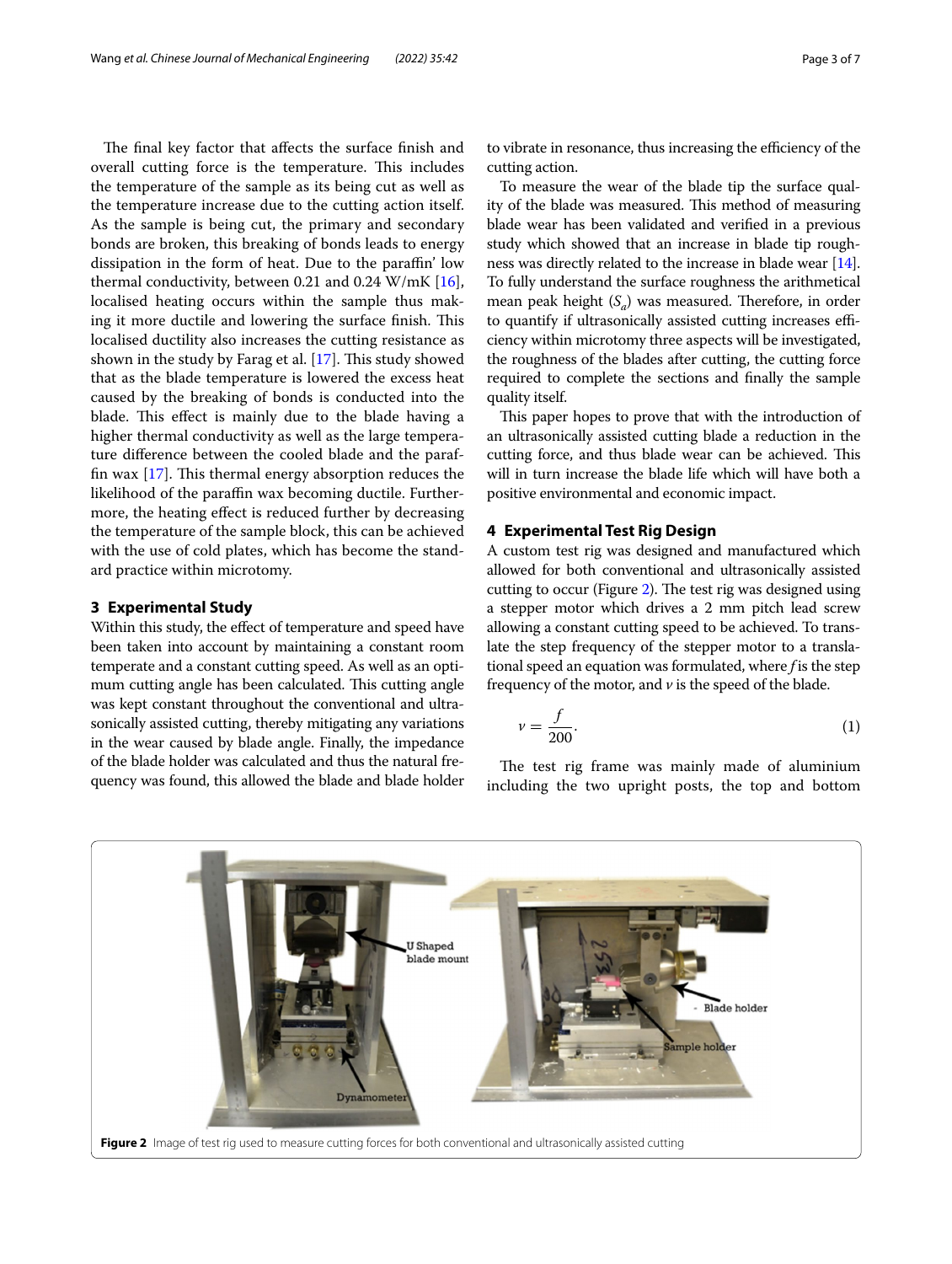plates. To enable a stif blade holder, the U shaped component holding the blade as shown in Figure [2,](#page-2-0) was made of mild steel. This increased stiffness mitigated any movement of the blade holder during cutting. To raise the sample into the path of the blade, a Sunwin *Z*-axis precision linear stage was used, this allowed for micron precision sample sections to be cut. However, due to the mechanism of the micrometre lifting stage, the blade had to be mounted in an inverted position. To hold the sample in position, the sample holder used was a cassette clamp. This is an industrial standard sample holder used with a microtome such as the Leica RM2125.

The blade holder itself was designed and modelled inhouse, this design incorporated two piezoelectric ceramic rings that were sandwiched between a back mass and blade holder. Where the design of the balde holder was in such a way to cause the applied vibration from the blade holder with an inclination to the sectioning direction, which was detailed in Ref. [\[18](#page-6-13)]. Futhermore, the width of the design was also carefully selected to match the industry-standard blades, allowing the blade holder to be easily transposed into an industrial microtome. The blades themselves were held in place using two screws which were mounted on the underside of the blade holder and passed through the slots on the blade.

A dynamometer was attached to the sample holder which allowed for the force in both the tangential and radial directions to be measured. Both force components were measured and recorded to validate the wear measurements. Finally, the cutting angle was measured using an accelerometer connected to a microcontroller. This allowed the angle to be measured relative to the ground plane and thus knowing the geometry of the blade and blade holder the bevel, rake and clearance angle could be measured and kept constant between cuts. This approach is very similar to how a digital inclinometer works however as it has been purpose-built the design envelope has been dramatically reduced. Throughout all the tests the rake and clearance angles were kept constant at 65◦ and  $5^\circ$  respectively. The bevel angle was kept constant by maintaining the same blade-type throughout all tests, in this case, blades from Cellpath Ltd. UK were used which have a cutting edge bevel angle of 20°.

The setup has been proved to generate continuous paraffin wax sections in ultrasonically assisted cutting (UAC), which is demonstrated in Figure [3.](#page-3-0)

#### **5 Experimental Methodology**

Testing was completed at 15 mm/s and cut at a constant sample thickness of 5  $\mu$ m. The overall dimension of the paraffin blocks used was 28 mm wide by 40 mm long and 5 mm depth however the depth varied considerably between the sample blocks. Once the sample block was <span id="page-3-0"></span>inserted into its relevant holder on the test rig the blade holder was advanced and the block was raised until the block and blade made contact. The point of contact was depicted by the point at which the dynamometer registered a radial force. Once this zero position was known the blade was retracted and the sample holder could be raised 5 µm thus allowing the frst cut to be completed. Although this will not lead to an initial cut of  $5 \mu m$  due to the thickness of the blade, the frst cut thickness will be consistent across all tests and thus eliminating this variation of blade wear.

Each block was cooled before the cutting process was completed as per the standard microtomy practice. To reduce the block from increasing in temperature during the tests the block was cooled for fve minutes after every fve consecutive cuts. During ultrasonically assisted cutting the rig was vibrated at 23.5 kHz, as this was found to be the natural frequency of the test rig. The piezoelectric elements were vibrated with a voltage amplitude of 1 V peak-to-peak. Using a laser vibrometer (Polytec OFV-3001), it was found that these two parameters generated a vibrational amplitude of 3.7 V on the oscilloscope. The velocity decoding of the vibrometer is set at 1000 mm/s/V. The obtained velocity  $V_{pp}$  is 3.7 m/s. Using the equation below  $[14]$  $[14]$ , this was converted to a physical vibrational amplitude of  $12.5 \mu m$  with peak-to-peak amplitude  $A_{pp}$  at 25.0 µm. Both the vibrational frequency (*f*) and amplitude (*A*) are well within the limits described by Madou [[19\]](#page-6-14), as well as this initial testing showed that these specifc parameters gave good quality cutting samples as well as consistent sections.

$$
A_{pp} = \frac{V_{pp}}{2\pi f}.
$$
 (2)

After 38 cuts were completed the surface roughness of the blade was measured on an Infnite Focus Alicona

Figure 3 A continuous paraffin wax section was obtained using the

designed rig with an inclined ultrasonically assisted cutting (the blue arrow represents vibration directions and the red arrow represents the sectioning direction)

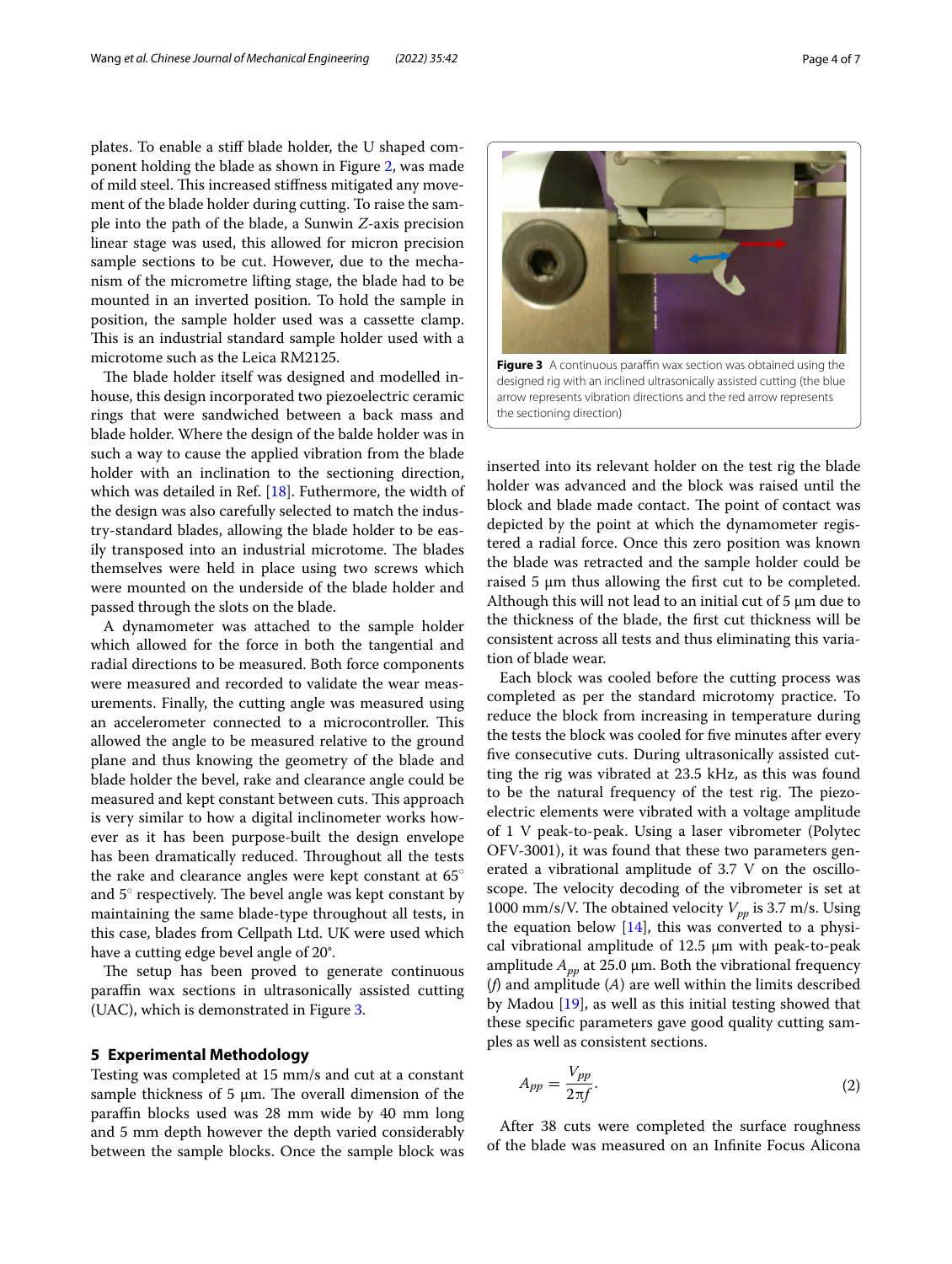which has a minimum measurable roughness of 0.03  $\mu$ m. The surface roughness parameters  $S_a$  was measured in three locations, one in the centre of the blade and then one measurement 5 mm on either side of the centre focussing on the blade tip.

Tissue has varying toughness and therefore causes increase wear of the blade, the amount of wear can also change depending on the section level and type of tissue and therefore the blocks were left blank with no tissue embedded into it. Keeping the paraffin blocks blank with no tissue allowed for consistent and constant cutting material and thus allowed for the results to be comparable.

Testing was also completed with a more conventional microtome, this microtome system was adapted to allow the blade holder to be vibrated ultrasonically however due to the packaging constraints this did not allow for the cutting forces to be measured but instead, this system was used to inspect the quality of the sample slides after both ultrasonically assisted and conventional cutting [\[18](#page-6-13)].

#### **6 Results and Discussion**

Two signifcant results were measured after 38 cuts these included the roughness values of the blade as well as the average cutting force during each consecutive cut. Due to design constraints of the test rig it was only possible to complete 38 cuts for a single paraffin block, however, this is greater than the typical use of disposable blade and therefore it was deemmeed to be acceptable as an upper limit.

Furtemore, the roughness of the blades were measured after 38 cuts in order to determine the surface roughness. The roughness values were characterised using the  $S_a$  val-ues as seen in Table [1](#page-4-0). Where  $S_a$  is the average height difference to the surface. These values were taken at three distinct points along the blade, one in the centre of the blade and then two 5 mm on either side.

The results showed that after 38 cuts there is a signifcant reduction of surface roughness with the application of ultrasonically assisted cutting. This is particularly shown in the average blade roughness value  $(S_a)$  which decreases by an average of 25.2% over the span of the cutting area. With this decrease

<span id="page-4-0"></span>**Table 1** Blade roughness values of S<sub>a</sub> after 38 cuts for both ultrasonically assisted and conventional cutting styles

|            | $S_a$ (nm) |        |        |
|------------|------------|--------|--------|
|            | Left       | Centre | Right  |
| <b>UAC</b> | 157.57     | 186.55 | 176.79 |
| CC         | 224.05     | 213.04 | 210.01 |

in roughness between UAC and CC and the fndings of Wang et al.  $[[14]]$  $[[14]]$ , it is possible to state that this decrease in surface roughness is due to the decrease in blade wear. This reduction in blade wear can be seen visually in Figure [4](#page-4-1) which shows a contour plot of the two blades after 38 cuts.

This reduction in blade wear is further reiterated in the comparison of cutting force between ultrasonically assisted and conventional cutting as shown in Figure [5.](#page-5-0) Although it shows a reasonably large variation of cutting forces, the general trend of the cutting forces can be seen. It also shows that as the number of cuts increases the cutting force for the conventional regime also increases, while during the UAC cutting style the horizontal or tangential cutting force stays reasonably consistent with no clear signs of increasing. This increase in cutting force in the conventional cutting style can be attributed to the increase in wear as observed by Reilly et al.  $[8]$  $[8]$  $[8]$  who stated that as the wear of the tool increases so does the required cutting force.

To identify the effect on section quality with the addition of ultrasonically assisted cutting, slides were created at various cut numbers. These testing results were reported in Ref. [[18\]](#page-6-13) showing that as the number of cuts increase, the tears or damages within the conventional cutting samples become greater and more frequent than those in the ultrasonically assisted cutting samples. The increase can be attributed to the increased wear as previously proven and therefore it can be stated that a greater amount of wear occurs for the conventional cut sections compared to the ultrasonically assisted cutting samples. By reducing the wear, UAC improves the disposable blade life thus allowing for lower costs as well as reducing the environmental impact of the microtome industry.

<span id="page-4-1"></span>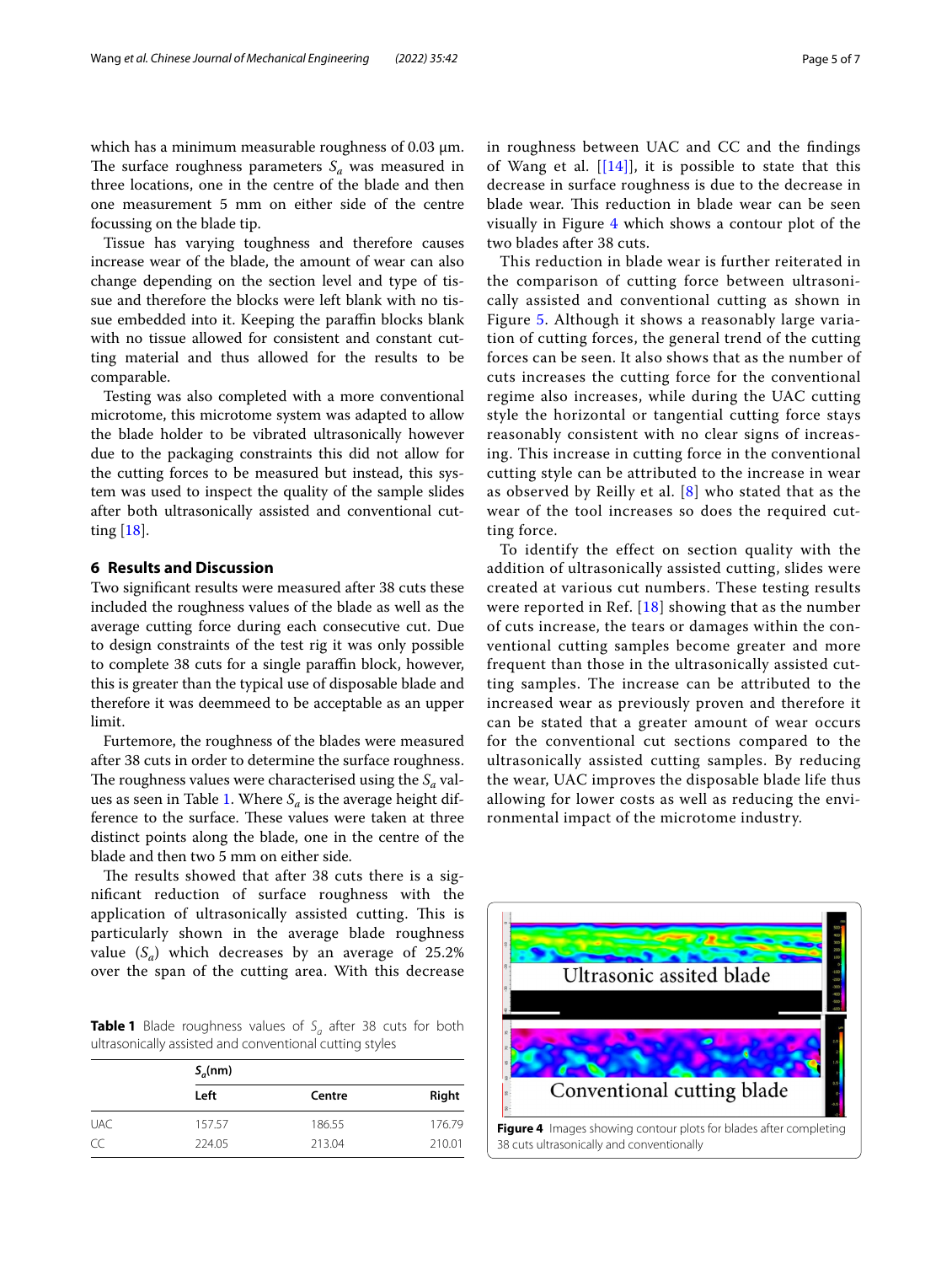

### <span id="page-5-0"></span>**7 Conclusions**

Based on the previous testing, a test rig was designed which could consistently cut sections at  $5 \mu m$  thick. The results for the surface roughness of the blades after 38 cuts and the cutting force showed that the introduction of ultrasonically assisted cutting tool lead to a 25.2% reduction in surface roughness and a reduction in the required cutting force by 53.8% after 38 cuts. Both of these parameters are evidence of blade wear reduction and blade life increase.

<span id="page-5-1"></span>